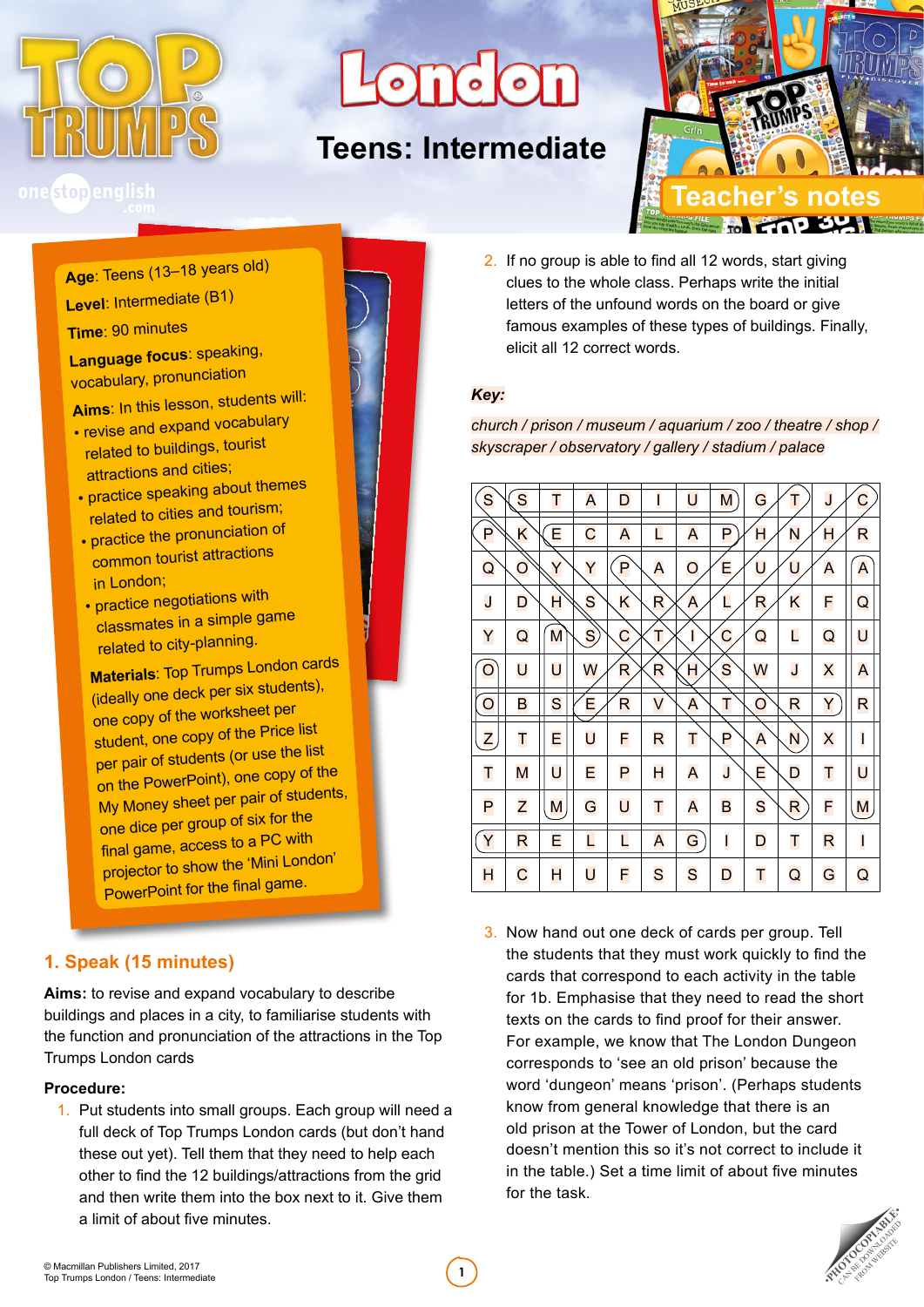

 $\partial \mathcal{D}$  or

# **Teens: Intermediate**



- 4. While students complete the activity in groups, encourage them to speak to each other and work as a team to complete the task. Perhaps point out that the team can work much faster if students take different cards to read and then summarise the content to their teammates.
- 5. Elicit the correct answers.

#### *Key:*

| Find an attraction where you<br>$can \dots$     | <b>Name of attraction(s)</b>                                               |
|-------------------------------------------------|----------------------------------------------------------------------------|
| see an old prison                               | <b>The London Dungeon</b>                                                  |
| see an art exhibition                           | <b>Tate Modern</b>                                                         |
| see a rock concert                              | Royal Albert Hall, Wembley<br><b>Stadium</b>                               |
| buy children's toys                             | <b>Hamleys</b>                                                             |
| see a dramatic play                             | <b>West End Theatres,</b><br><b>Shakespeare's Globe</b>                    |
| visit the UK's tallest skyscraper               | <b>The Shard</b>                                                           |
| see England's largest<br>collection of penguins | <b>London Zoo</b>                                                          |
| see a royal wedding                             | Westminster Abbey, St. Paul's<br>Cathedral                                 |
| watch the stars in outer space                  | The Royal Observatory                                                      |
| see where the Prime Minister<br>lives           | <b>10 Downing Street</b>                                                   |
| visit a museum for free                         | <b>British Museum, Science</b><br><b>Museum, Natural History</b><br>Museum |

#### **2. Speak (10 minutes)**

**Aims:** to personalise the topic of the lesson (tourism, cities and London), to provide spoken practice, to identify target language related to tourist attractions that students might already know

#### **Procedure:**

- 1. Ask students to briefly discuss the questions in pairs. Monitor their responses.
- 2. At the end of the activity, perhaps focus on those students (if any) who have been to London and ask them to describe their experience to the whole class. Then give some feedback on the speaking of all students, drawing attention to good language which students used. Focus particularly on language that was used which will be useful for the lesson (language related to tourist attractions, the names of London attractions or neighbourhoods, etc).

#### **3. Pronunciation (10 minutes)**

**Aim:** to practise the correct pronunciation of famous London attractions that students will need to refer to in later tasks

#### **Procedure:**

- 1. Students remain in pairs. On the board, write *Hyde* Park and try to elicit the correct pronunciation. Explain that the vowel sound in Hyde corresponds to an /aɪ/, which is the same sound as the underlined syllables in *Sci*ence Museum and London *Eye*.
- 2. Ask students to match up the attractions to the corresponding phonetic symbols. Remind students that these phonetics correspond to an accent from southern England and that certain attractions might be pronounced slightly differently in other accents. As they complete the activity, encourage students to say the names of the attractions aloud to get a better idea of the sound. If they are not pronouncing the name properly, model the correct pronunciation for them.
- 3. Elicit the correct answers. Then give students a minute or so to practise the correct pronunciation in pairs. Monitor and correct any obvious errors.

#### *Key:*

| <b>London attraction</b>                                                | <b>Phonetic symbol</b>         |
|-------------------------------------------------------------------------|--------------------------------|
| <b>Science Museum, The Boat</b><br>House <b>Hyde</b> Park, London Eye   | /ai/ (like in 'white')         |
| The London <b>Dun</b> geon,<br><b>Buckingham Palace, London Bus</b>     | /^/ (like in 'cup')            |
| St. Paul's Cathedral, Hamleys,<br>Wembley Stadium, Westminster<br>Abbey | /i:/ (like in 'see')           |
| London Aguarium, Trafalgar<br><u>Square</u>                             | /eə/ (like in 'hair')          |
| Royal Albert Hall, St. Paul's<br>Cathedral, Madame Tussauds             | /ɔː/ (like in 'water')         |
| <b>West End Theatres, British</b><br>Museum, Shakespeare's Globe        | /iə/ (like in 'h <b>ere</b> ') |
| <b>Tate Modern, Wembley Stadium</b>                                     | /eı/ (like in 'day')           |
| <b>Tower Bridge, 10 Downing Street</b>                                  | /aʊ/ (like in 'now')           |



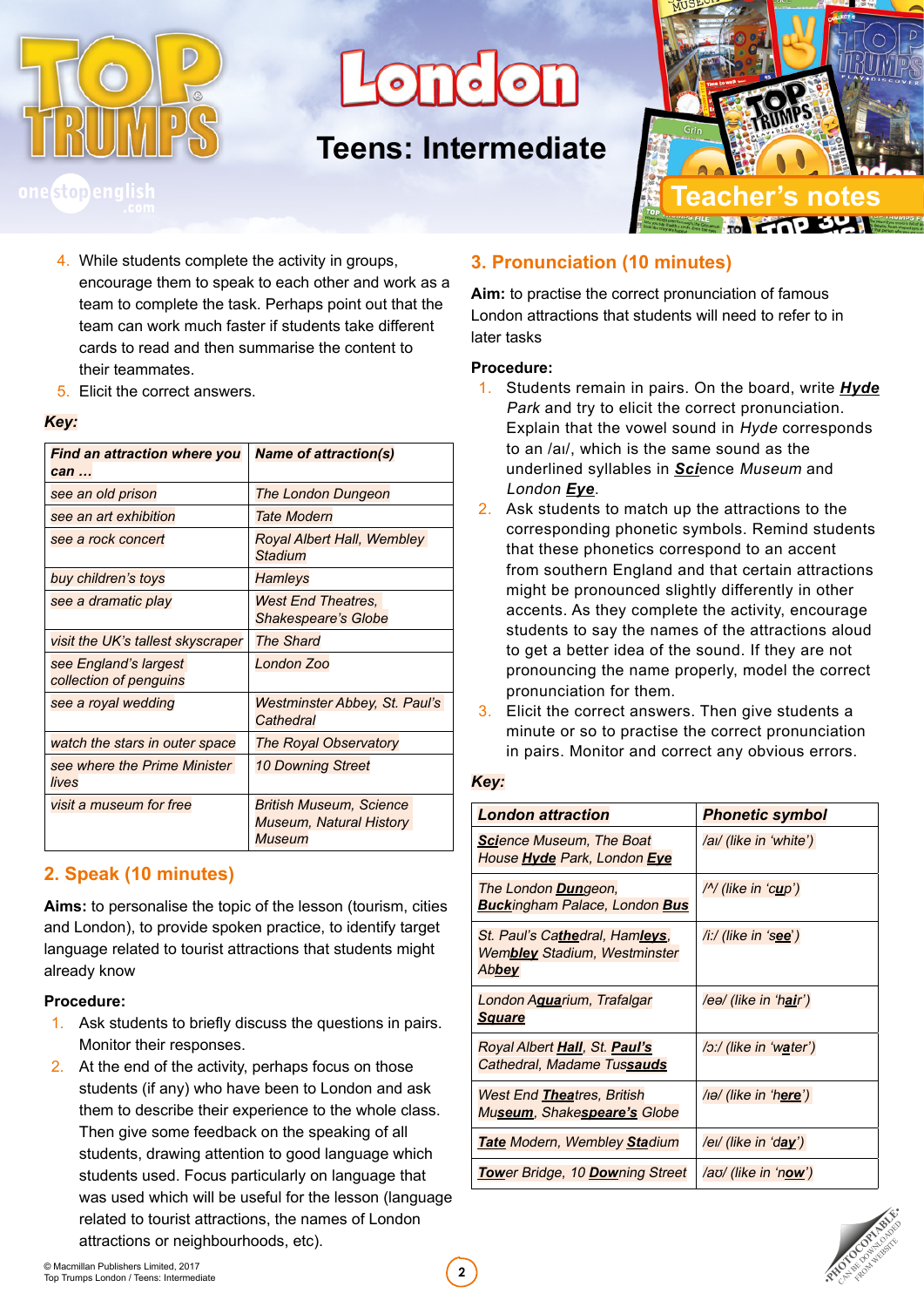

ond on

# **Teens: Intermediate**



#### **4. Vocabulary (10 minutes)**

**Aims:** to study common verb-noun collocations which are useful for talking about cities and tourism, to encourage students to think about the differing demands of residents and tourists (this will become more relevant in the final task of the lesson)

#### **Procedure:**

- 1. On the board, write the words 'Residents' and 'Tourists'. Ask students to mention some typical activities for each group in their own city or region. For example, Residents go to work every day while tourists go sightseeing, or Residents go to traditional restaurants while some tourists go to fast-food places, etc.
- 2. Then ask students to complete the table individually. Monitor and help weaker students by providing some of the answers. Once they have finished, ask them to compare in pairs. Finally, elicit the correct answers.

#### *Key:*

| Residents in London            | Tourists in London              |
|--------------------------------|---------------------------------|
| PAY very high rent to live in  | BUY souvenirs in the            |
| their flats.                   | gift shops.                     |
| <b>COMMUTE</b> long distances  | SEE the best sights in the city |
| to get to work using public    | from the top of the London      |
| transport.                     | Eye or The Shard.               |
| STAND to the right-hand side   | EAT at over-priced restaurants  |
| when they are on an escalator. | in the tourist part of town.    |
| LEARN about history by going   | <b>VISIT Madame Tussauds to</b> |
| on school tours to the various | see the wax figures.            |
| city museums.                  | FEEL excited by all the neon    |
| <b>SUPPORT</b> their local     | signs in Piccadilly Circus.     |
| football teams like Arsenal,   | <b>TAKE photos of monuments</b> |
| Spurs or Chelsea.              | and millions of selfies!        |
| <b>SAVE</b> water in summer    |                                 |
| months because the city        |                                 |
| doesn't have a lot of it.      |                                 |

#### **5. Speak (15 minutes)**

**Aims:** to provide further spoken practise on the themes of cities and tourism, to encourage students to use new vocabulary and collocations from earlier tasks

#### **Procedure:**

- 1. Ask students if any of them have ever been to a city that was very different to their own city/region. If anybody has, ask them to briefly describe the city to the class. Then refer the students to the worksheet and tell them that they have about ten minutes to discuss the questions in pairs. Encourage them to incorporate new vocabulary and collocations from earlier tasks. Monitor as they speak.
- 2. At the end, provide feedback. Draw attention to any problems with city-living that were mentioned, as these will be relevant to the next task.

#### **6. Game (30 minutes +)**

**Aims:** to provide spoken and reading practice of vocabulary from earlier tasks, to promote negotiation and decision-making as students plan an imaginary city

#### **Procedure:**

- 1. Put students in small groups with one deck of cards per group. In each group, students form pairs as outlined in the worksheet instructions. Read these instructions aloud so that students understand the objective of the game.
- 2. Open the game PowerPoint and together read the instructions for Round 1. Before they start deciding which initial three cards to buy, try to elicit some ideas and useful language for this e.g. If we buy Buckingham Palace, we will have a lot of tourists because they love the Royal Family or I think London Bus would be good for the residents because they can travel around the city easily.
- 3. Hand out copies of the Price list and the My Money worksheets (one for each pair). Students buy their initial three cards, update their My Money worksheet and the game begins. Follow the instructions on the slides. Move through the slides quickly, making sure that all teams are keeping up and following instructions. Keep the pace brisk so that students stay engaged. Encourage students to talk to their partner at the end of each round in order to negotiate which card (if any) they should buy. Remind students to keep their budgets in mind – they can only buy cards if they have enough money!
- 4. Finish the slides and decide a winner (this is the pair with the most cards). Then provide some feedback on speaking.

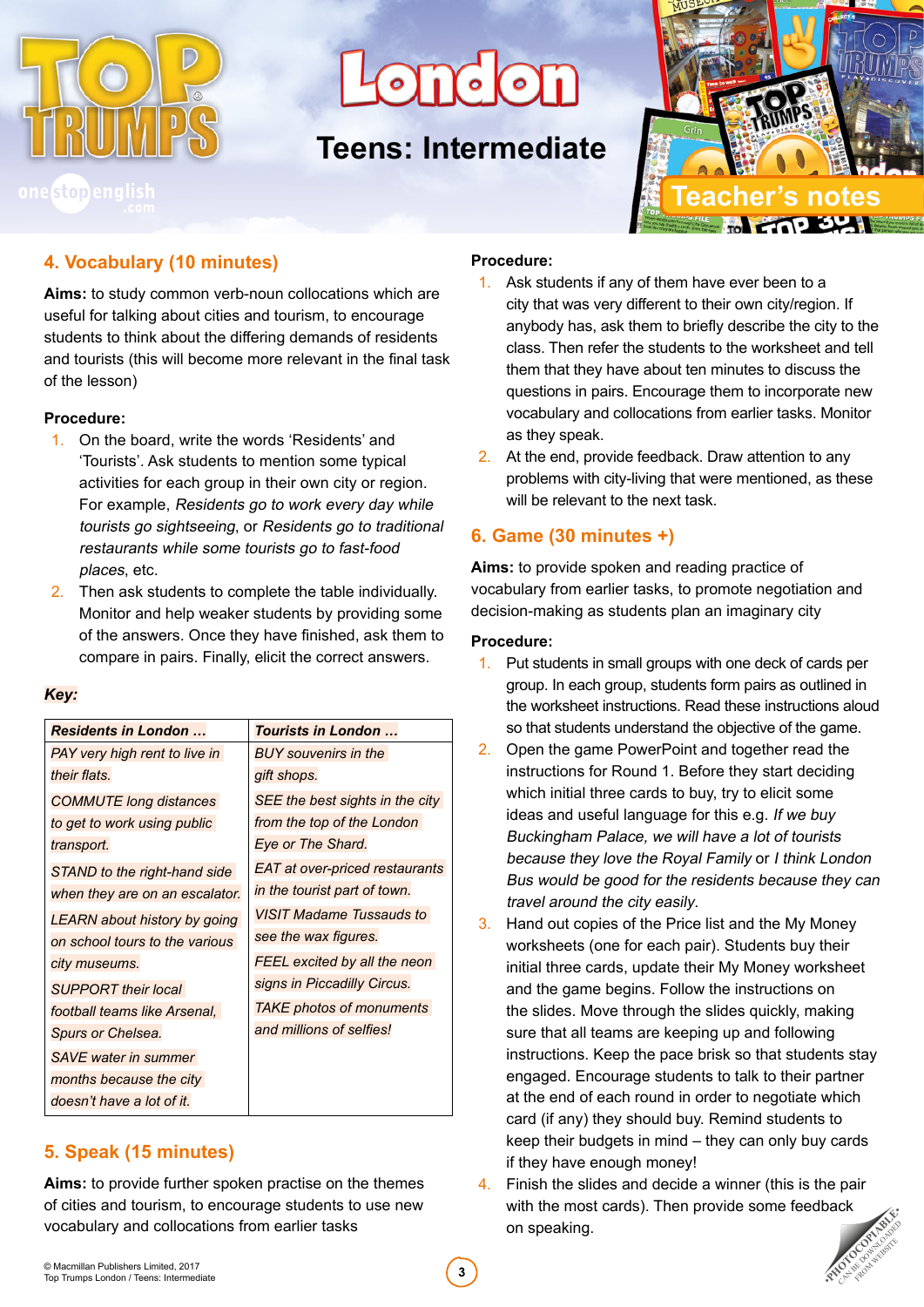

nd on  $\Omega$ 

**Teens: Intermediate**



#### **1a. Vocabulary**

Find the names of 12 types of buildings or tourist attractions in the grid. The words occur in all possible directions. Write all the words in the box.

| S              | S              | $\top$    | A            | D            | $\mathbb{R}$ | U            | M            |              | G   T       | J                 | $\mathsf{C}$                     |                    |
|----------------|----------------|-----------|--------------|--------------|--------------|--------------|--------------|--------------|-------------|-------------------|----------------------------------|--------------------|
| P              | K              | E.        | $\mathbf C$  | $\mathsf{A}$ | $\mathsf{L}$ | $\mathsf{A}$ | P            | H            | N           | H                 | R                                | 2. $\qquad \qquad$ |
| Q              | O <sub>1</sub> | Y         | Y            | $\mathsf{P}$ | $\mathsf{A}$ | $\circ$      | E            |              | $U$ $ $ $U$ | $\mathsf{A}$      | $A \mid$                         | 3.                 |
| J              | D              | H         | S.           | K            | R            | $\mathsf{A}$ | $\mathsf{L}$ | $\mathsf{R}$ | K           | F                 | $\begin{array}{c} Q \end{array}$ | 4.                 |
| Y              | Q              | M         | S            | C            | $T$   1      |              | $\mathsf{C}$ |              | $Q \mid L$  | $\mathsf Q$       | $\cup$                           | 5.                 |
| $\circ$        | U              | $\bigcup$ | W            | R            | R            | H            | S            | W            | J           | $\mathsf{X}$      | A.                               | 6.                 |
| $\overline{O}$ | B              | S         | E            | R            | V            | $\mathsf{A}$ | $\top$       | O   R        |             | Y                 | $R_{\parallel}$                  | 7.                 |
| Z              | T              | E.        | $\bigcup$    | F            | R            | $\top$       | $\mathsf{P}$ |              | $A \mid N$  | $\vert$ X $\vert$ | $\mathbf{I}$                     | 8.                 |
| T              | M              | U         | E            | P            | H            | A            | J            |              |             | E D T             | U                                | 9.                 |
| P              | Z              | M         | G            | $\cup$       | $\top$       | $\mathsf{A}$ | B            | S            | R           | $\mathsf{F}$      | M                                | 10.                |
| Y              | R              | E I       | $\mathsf{L}$ | $\mathsf{L}$ | $\mathsf{A}$ | G            | $\mathbb{R}$ | D            | $\top$      | R                 | $\mathbf{1}$                     | 11.                |
| H.             | $\mathsf{C}$   | H         | U            | F.           | S            | S            | D            | $\mathsf{T}$ | Q           | G                 | Q                                |                    |
|                |                |           |              |              |              |              |              |              |             |                   |                                  |                    |

#### **1b. Speak**

Work in groups. Look at the Top Trumps London cards. Read the short texts on the cards to find the attractions to complete the box below. The first group to find all the correct answers is the winner.

| Find an attraction where you can             | Name of attraction(s)       |
|----------------------------------------------|-----------------------------|
| see an old prison                            | (1 card) The London Dungeon |
| see an art exhibition                        | (1 card)                    |
| see a rock concert                           | (2 cards)                   |
| buy children's toys                          | $(1 \text{ card})$          |
| see a dramatic play                          | $(2 \text{ cards})$         |
| visit the UK's tallest skyscraper            | (1 card)                    |
| see England's largest collection of penguins | (1 card)                    |
| see a royal wedding                          | (2 cards)                   |
| watch the stars in outer space               | (1 card)                    |
| see where the Prime Minister lives           | (1 card)                    |
| visit a museum for free                      | (3 cards)                   |

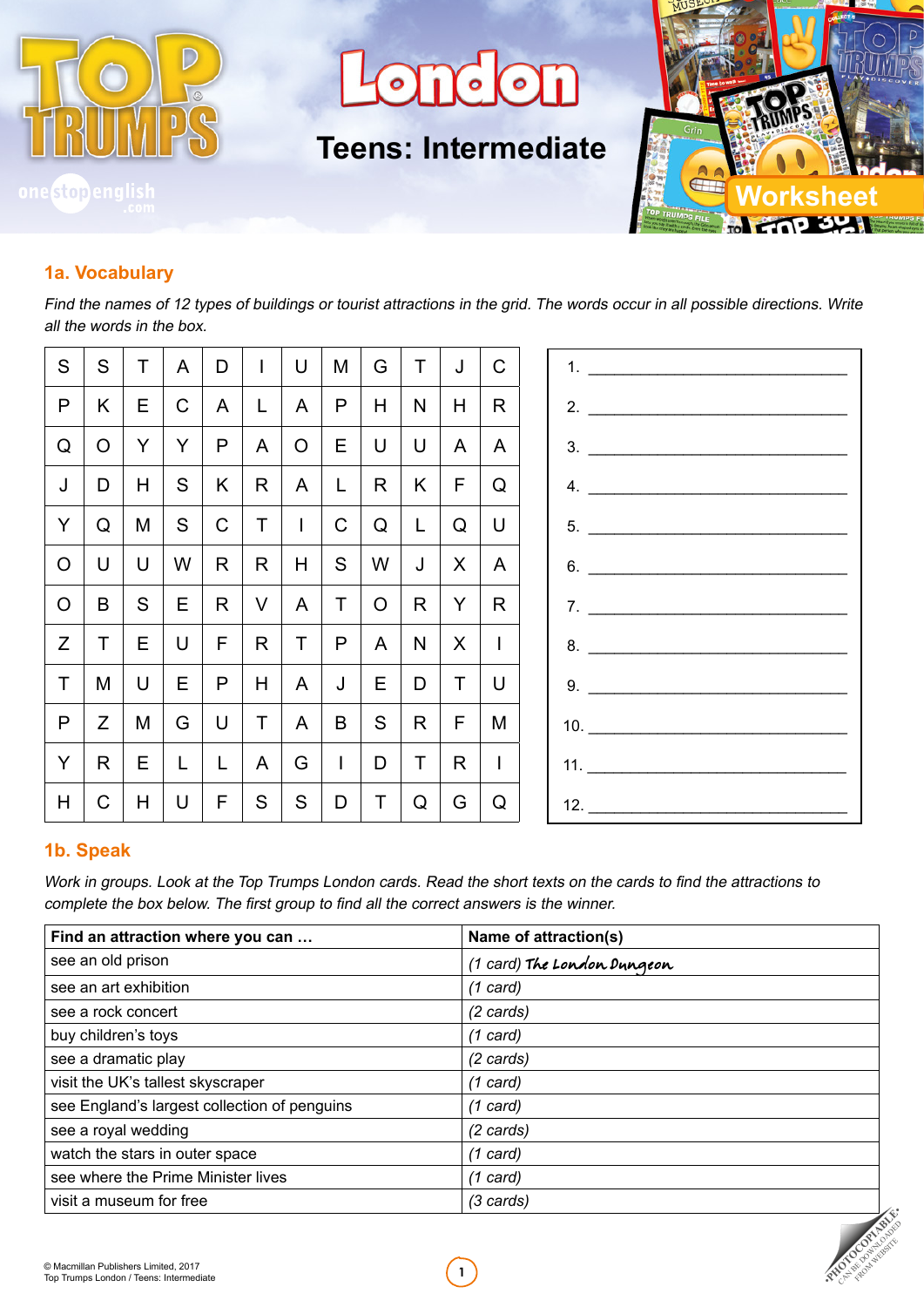

ond on

# **Teens: Intermediate**



#### **2. Speak**

Discuss the questions below with your classmate.

Have you ever been to London? If so, describe your experience.

If you could choose to visit any two attractions in the Top Trumps London cards, where would you choose? Explain.

What are the most famous tourist attractions in your own country or city? Describe them.

#### **3. Pronunciation**

Work in pairs. Match the underlined vowel sounds in the attractions to the corresponding phonetic symbol. Note that the phonetics represent an accent from southern England.

| <b>London attraction</b>                                 | <b>Phonetic symbol</b>  |
|----------------------------------------------------------|-------------------------|
| Science Museum, The Boat House Hyde Park, London Eye     | $/i$ :/ (like in 'see') |
| The London Dungeon, Buckingham Palace, London Bus        | /eə/ (like in 'hair')   |
| St. Paul's Cathedral, Hamleys, Wembley Stadium,          | $/N$ (like in 'cup')    |
| Westminster Abbey                                        |                         |
| London Aguarium, Trafalgar Square                        | /ei/ (like in 'day')    |
| Royal Albert Hall, St. Paul's Cathedral, Madame Tussauds | /ai/ (like in 'white')  |
| West End Theatres, British Museum, Shakespeare's Globe   | /aʊ/ (like in 'now')    |
| Tate Modern, Wembley Stadium                             | /iə/ (like in 'here')   |
| Tower Bridge, 10 Downing Street                          | /o:/ (like in 'water')  |

#### **4. Vocabulary**

The table below shows typical activities for both residents and tourists in London. Complete the table using the verbs given. Use the glossary to help you with difficult vocabulary.

take / feel /  $pay$  / save / support / commute / buy / visit / eat / stand / learn / see

| Residents in London                                                    | Tourists in London                                         |  |  |  |  |
|------------------------------------------------------------------------|------------------------------------------------------------|--|--|--|--|
| very high rent to live in their flats.<br>pay                          | souvenirs in the gift shops.                               |  |  |  |  |
| long distances to get to work using public transport.                  | the best sights in the city from the top of the            |  |  |  |  |
| to the right-hand side when they are on an escalator.                  | London Eye or The Shard.                                   |  |  |  |  |
| about history by going on school tours to the<br>various city museums. | at over-priced restaurants in the tourist part<br>of town. |  |  |  |  |
| their local football teams like Arsenal, Spurs                         | Madame Tussauds to see the wax figures.                    |  |  |  |  |
| or Chelsea.                                                            | excited by all the neon signs in Piccadilly Circus.        |  |  |  |  |
| water in summer months because the city doesn't<br>have a lot of it.   | photos of monuments and millions of selfies!               |  |  |  |  |

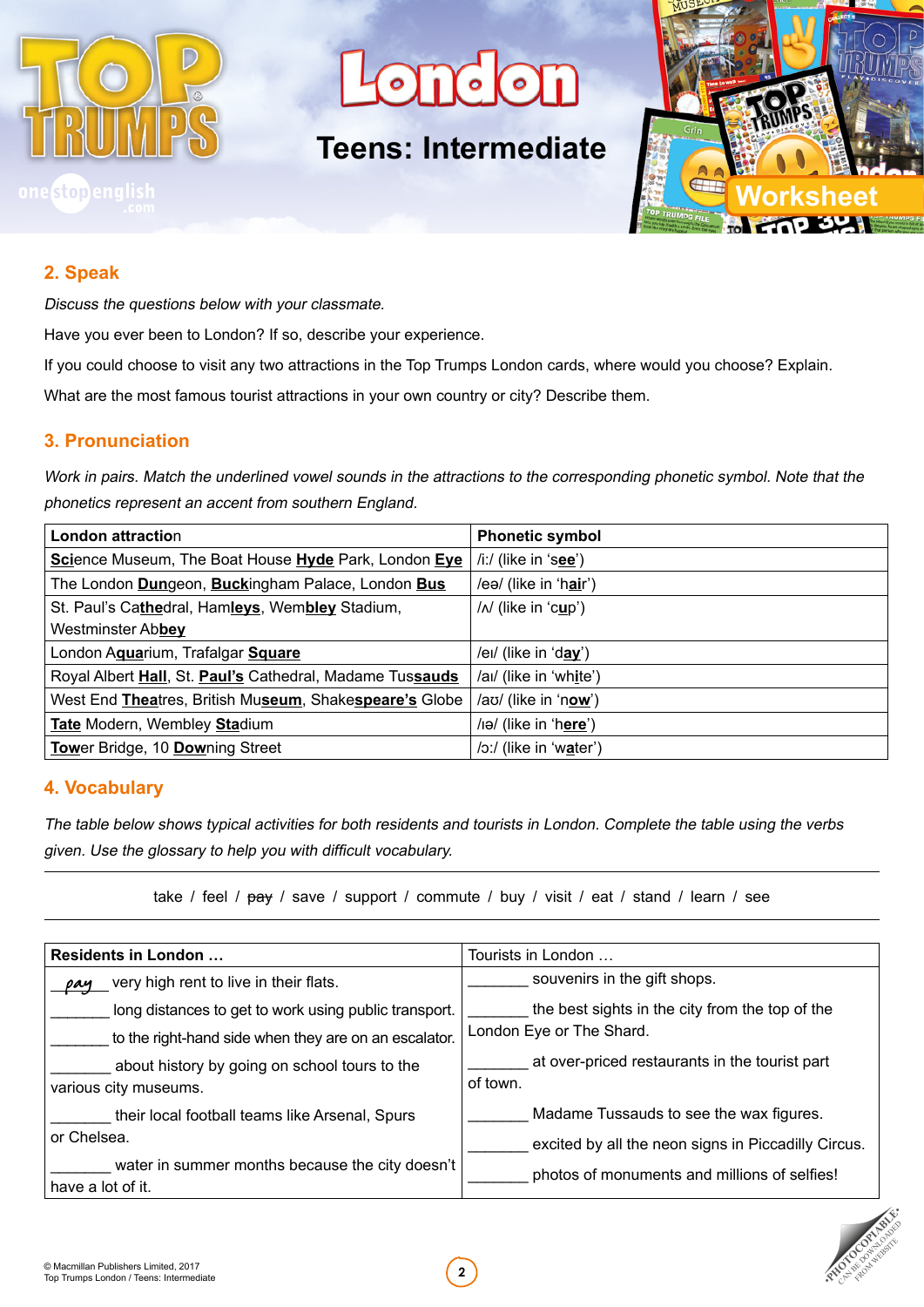

 $\bigcap$   $\bigcirc$   $\bigcirc$ 

## **Teens: Intermediate**



#### **Glossary:**

| To commute (verb) = to travel from your house to your work and vice-versa                       |
|-------------------------------------------------------------------------------------------------|
| An escalator (noun) = automatic, mechanical stairs                                              |
| To save (verb) = to use something in small quantities so that you will have more for the future |
| A souvenir (noun) = a small object which people buy to help them remember a place               |
| A sight (noun) = a famous monument, building, park, etc which is usually popular with tourists  |
| Over-priced (adjective) = something which is too expensive for its level of quality             |
| Wax figures (noun) = very realistic statues of famous people                                    |
| Neon signs (noun) = posters and advertisements which are electric and have bright colours       |
|                                                                                                 |

#### **5. Speak**

#### Work in pairs. Discuss these questions with your classmate.

| <b>Country:</b>   Japan |       | Germany   Thailand   Morocco |                                                   | USA | Russia | <b>Brazil</b> | USA                          | China | Ethiopia |
|-------------------------|-------|------------------------------|---------------------------------------------------|-----|--------|---------------|------------------------------|-------|----------|
| City:                   | Tokyo | <b>Berlin</b>                | Bangkok   Casablanca   New York   Moscow   Rio de |     |        | Janeiro       | Las Vegas   Shanghai   Addis |       | Ababa    |

For the cities above, decide if you would like to visit them or not. Explain. Which would be your first choice?

When you're older, do you think you will live in a city or in a rural place? Explain.

What is your opinion of tourists who visit your city/region? Explain.

Name some common problems for people who live in big cities.

Look at these statistics about London. Decide if the numbers would be similar for your city/region:

- Over 33% of people living in London were born in a different country
- The city's total population is just over 8 million people
- About 33% of waste is recycled
- The average rent for a house or flat is £1,246 a month (that's about  $€1,500$ /\$1,600/¥183,000)
- The London Underground ('the tube') has 270 stations

#### **6. Game**

You are going to create your own mini London!

- Sit in groups. Each group needs a deck of Top Trumps London cards. Now divide into pairs. You are going to build your own mini London by buying certain buildings and attractions.
- Each pair begins the game with £100M (M=million). To get started, each pair needs to buy three attractions (three cards). During the game, it is possible to earn more money if your attractions are very popular. It is also possible to lose cards because of factors like a bad economy, angry residents, etc.
- Look at the instructions which your teacher will show you and play the game.

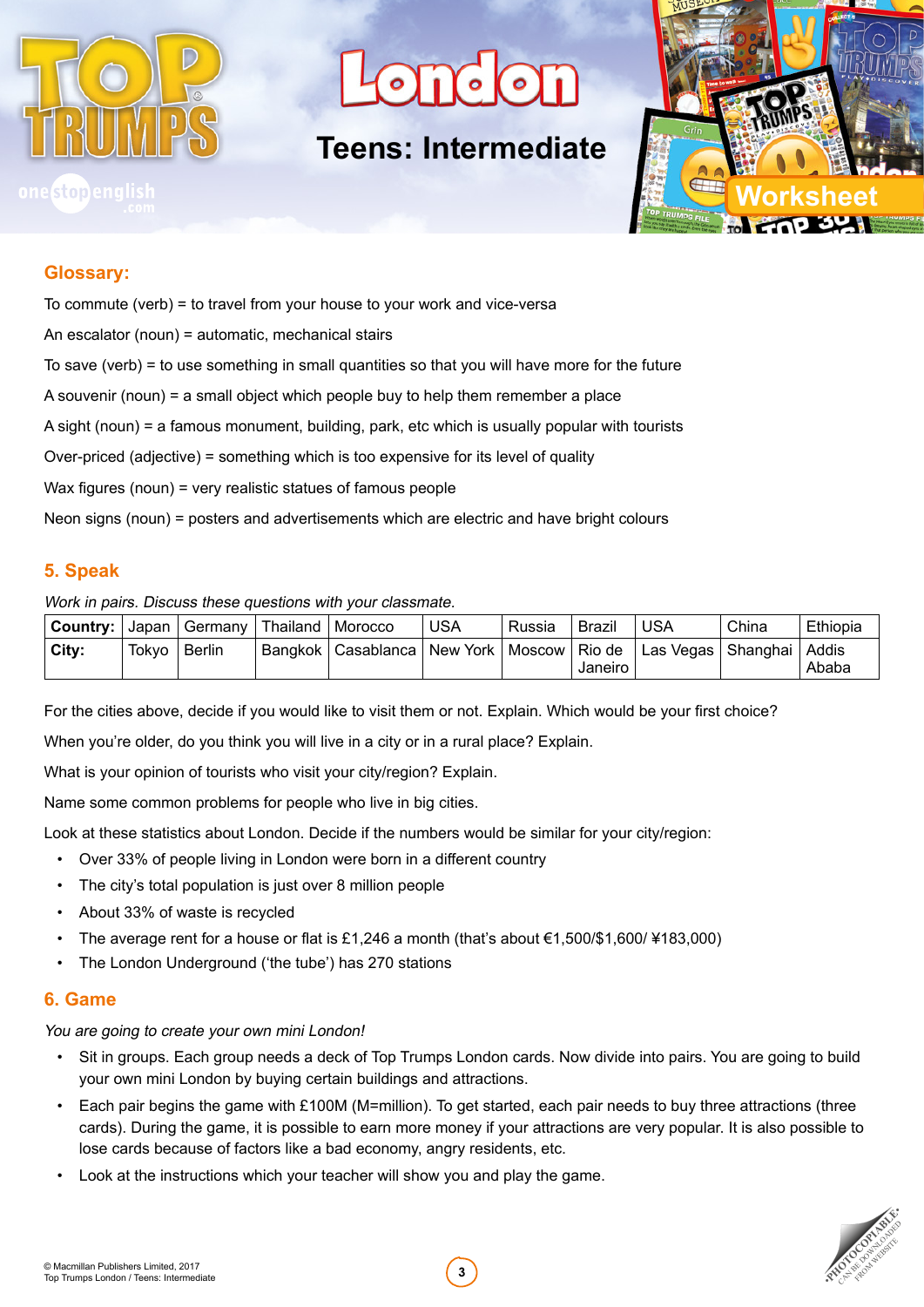

**ondon** 

# **Teens: Intermediate**



onestopengli

### **Mini London: Price**

*Name of attraction Price (M = million)* The Boat House, Hyde Park **E**5M The London Dungeon **E5M** British Museum **E10M** London Aquarium **E10M** London Zoo **E10M** West End Theatres **Example 2008** E30M Royal Albert Hall **EXAMPLE 20M** Natural History Museum **EXAM** E20M Science Museum **E20M** Madame Tussauds **E10M** HMS Belfast **E5M** Hamleys E5M London Transport Museum **E5M** Shakespeare's Globe  $\left| \right.$  £5M The Shard **E40M** The Royal Observatory **E5M** Tate Modern **E10M** Piccadilly Circus **E30M** Tower of London **E10M** Wembley Stadium **E20M** Trafalgar Square **E30M** London Eye **Example 20M** Westminster Abbey **E20M** Big Ben **E20M** Buckingham Palace **E30M** 10 Downing Street **E10M** Tower Bridge **E10M** St.Paul's Cathedral **E10M** Monument to the Fire of London **E5M** London Bus **E5M**